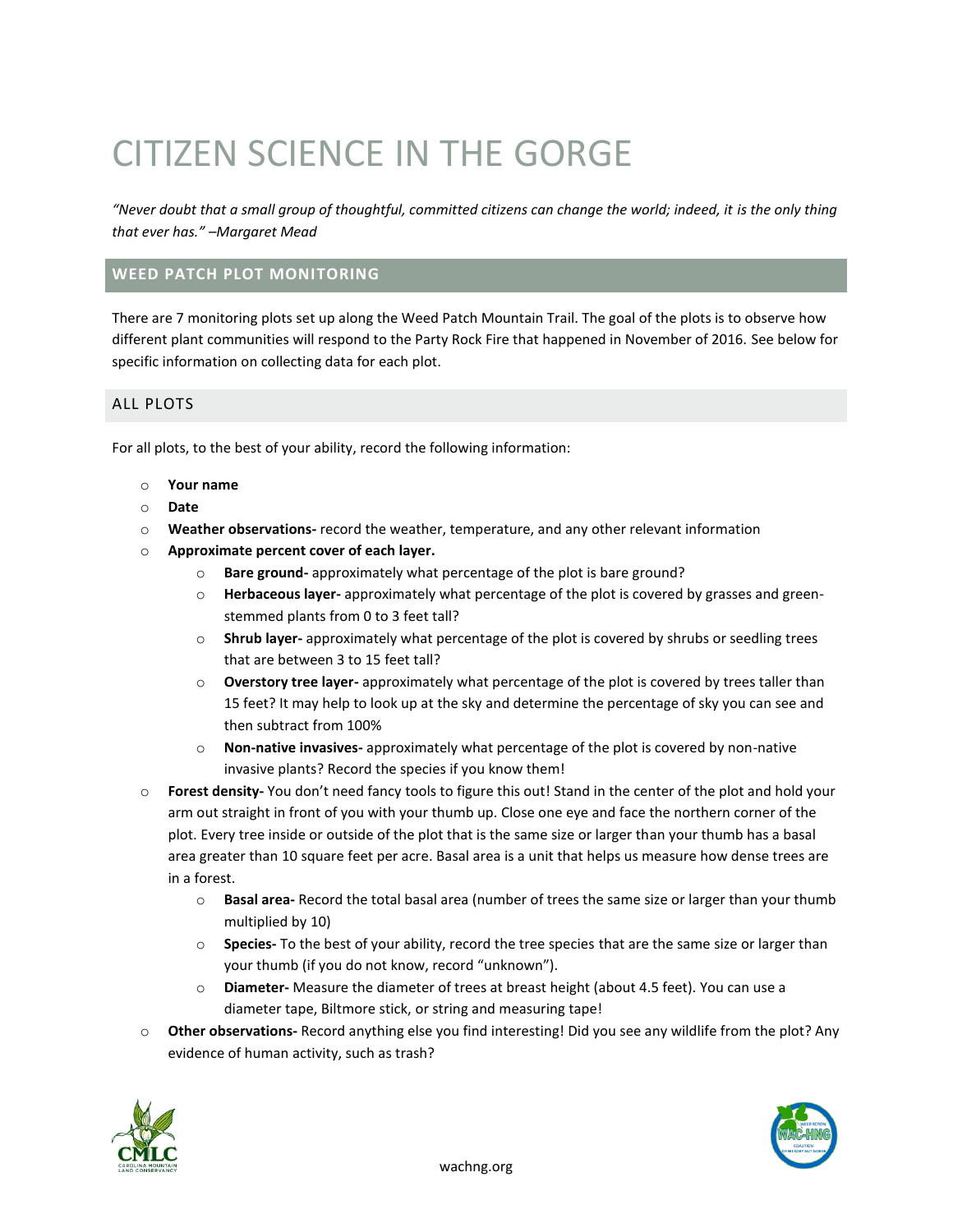- o **Take a picture from the picture stands!** We want to ensure that photos are taken from the same angle and height so we can compare the plots over time. Center your phone on the sign and line up the white pole to the center of the picture.
- o **See the sections below for other information you should collect at specific plots!**

## PLOT 2

Plot 2 is located in an area with hemlocks. The invasive insect pest Hemlock Wooly Adelgid is slowly killing our hemlock trees. If you see white fuzzy spots on the bottom of the hemlock branches at the base of the needle, those are the Wooly Adelgid. The goal of this plot is to monitor the hemlocks in the area. See below for additional information to record:

- o **Living vs dead-** Record how many hemlocks are still alive (have needles) and how many are dead (no needles) both inside the plot and the ones you can see from the plot.
- o **Crown Transparency-** Stand about 1 tree-length away from the hemlock at the same elevation of the tree and look at its branches and needles. What is the approximate transparency of the foliage? It may help to look from another angle up slope. See the chart below for a guide:



## PLOT 4

This plot is located in a area of mountain laurel. Mountain laurel often grows densely and shades out the herbaceous layer. This plot will be used to monitor how much of the mountain laurel was top-killed (killed aboveground material) from the fire and how it affects the herbaceous layer. See below for additional information to record:

o **Top-killed-** Count the number of mountain laurel stems that are inside of the plot. Record the amount that were top-killed (brown leaves or no leaves) and the amount that were not (green leaves).

PLOT 7